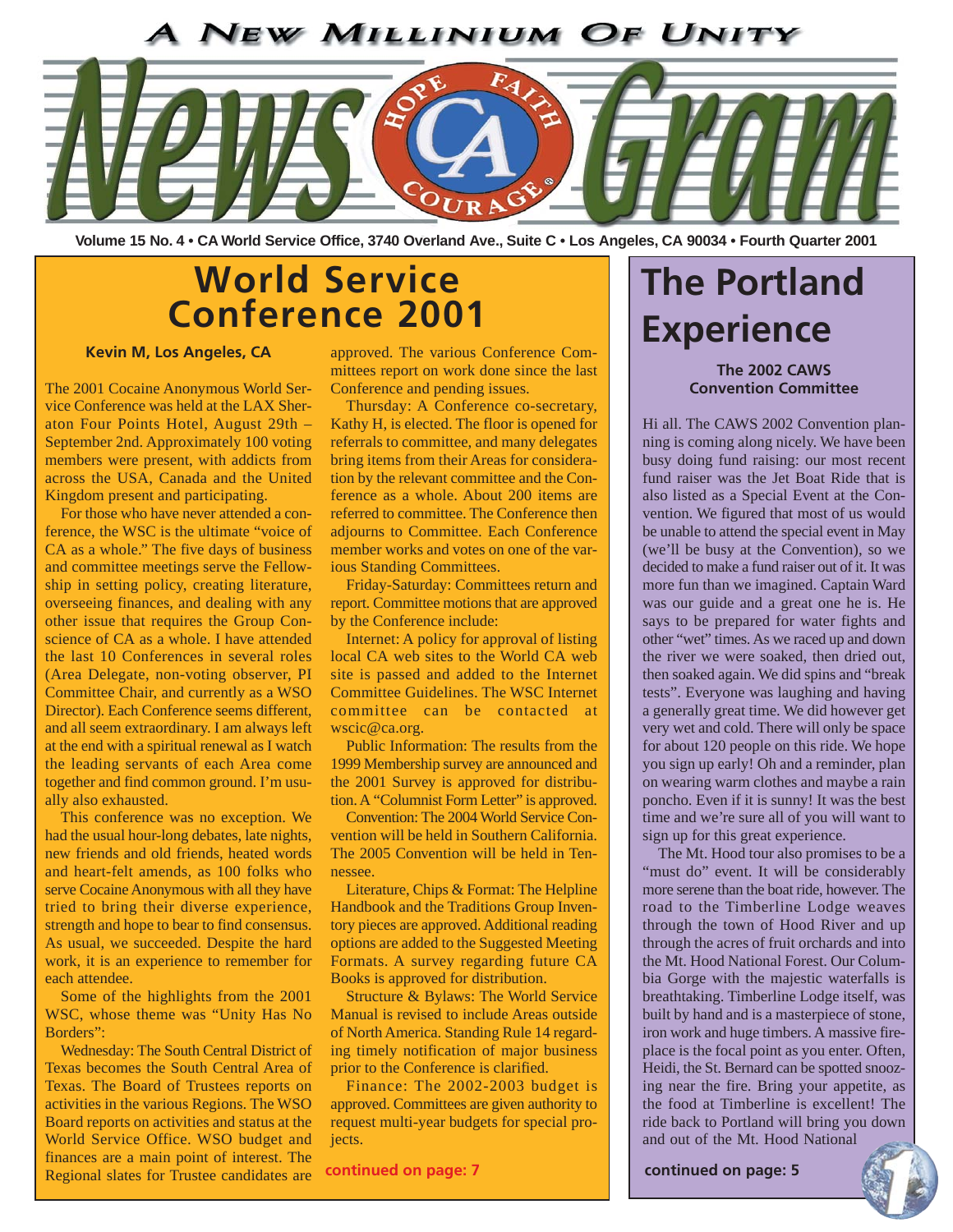#### **CAWS Board of Trustees**

Teri K., Atlantic South Regional Trustee Marietta, GA

John B., Director / WS Trustee

Leon M., Trustee at Large Los Angeles, CA

David C., Pacific South Regional Trustee

Heidi J., Pacific Northwest Regional Trustee

Hal K., Southwest Regional Trustee

Spencer B., Midwest Regional Trustee Columbus, OH

Amy B., Atlantic North Regional Trustee New York, N

> Jahi B., Trustee At large Kansas City, MO

Elizabeth S., Director / WS Trustee

#### **CAWSO Board Of Directors**

Steve E., Chairperson Culver City, C

Elizabeth S., Director / WS Trustee

Kevin M., Director

Mark K., Director

David C., Director / Pacific S. Reg. Trustee

John B., Director / WS Trustee

#### **C AW S O Pe r s o n n e l**

Patty Flanagan Office Manager

Akasha Jelani

Karen Layns

Shipping Coordinator

Leandra Caszatt Office Assistant

### **NewsGram Staff** Kevin M., Editor

Patrick P.

*Service Office of Cocaine Anonymous. It is intended*



### *A note from the WSO*

It seems hard to believe that the calendar year is almost over. This has been a very busy and productive year for your World Service Office. Of course, the most important business we conducted since the last NewsGram was the 2001 CA World Service Conference. Every year it seems like there's more and more work to be done by the Trustees, Office Board, Delegates and committees, and somehow we manage to get it done in only five days. A brief but comprehensive report of this year's Conference is in this issue, but if you have any questions please contact your World Service Delegate, the Office or a World Service Trustee.

We continue to work to improve the productivity and efficiency of the Office. Our Office Manager, Patty Flanagan, has been promoted by the Board to the title of Director of Operations in recognition of her outstanding service. Since Patty's arrival about a year and a half ago she has hired an entirely new staff; we believe a more dedicated and hardworking staff than ever. We have already achieved our goal of completely eliminating back orders. A new staff does mean that a learning curve as well as higher goals are in place. In our ongoing efforts to resolve our financial difficulties, the Office developed an internal budget, since ratified by the Conference, designed to allow us to live within our means. Staff members have even agreed to take unpaid time off to cut office expenses when necessary – an incredible sacrifice which demonstrates their dedication.

We also want to thank the Fellowship for their increased Seventh Tradition contributions. You have heard about the needs of the World Service Office and responded as we knew you would. If you wonder where some of that money goes, and if it helps carry the message, consider this: Since July 1, 2001 the Office has sent out 74 starter kits (at a cost of \$26.00 each) to individuals who want to start meetings, and 97 Hope, Faith  $\&$ Courage books (at a cost of \$5.00 each) to prison inmates. The total cost to the Office to provide these materials exceeds \$2,400.00, and it can't be done without your help. In fact, if starter kits are needed in your Area we hope that the Area can order them (and pay for them) so that the Office funds can be used to send kits to locations where there are no local CA meetings.

Please also note the H&I Corner article this issue that discusses the need for funds for the video project developed by the WSC H&I Committee. If your District or Area has collected H&I funds which are more than those needed to purchase literature, we hope you'll send them to the Office and designate them as contributions to the video project.

Finally, a reminder that it's time to start making your hotel reservations and other plans for next year's World Service Convention in Portland, Oregon over Memorial Day weekend. More about that in our next issue. Until then, thanks for letting us be of service, and best wishes for a happy holiday season.

In love and service, your World Service Office

### **Where to Write:**

**CAWS** Board of Trustees P.O. Box 492013 Los Angeles, CA 90049-8013

**CAWSO** Board of Directors 3740 Overland Avenue - Suite C Los Angeles, CA 90034-6337

**ATTN: NewsGram Editor** c/o CAWSO

3740 Overland Avenue - Suite C Los Angeles, CA 90034-6337

*The NewsGram presents experiences and opinions of Cocaine Anonymous members. The opinions expressed herein are those of the individual contributors and are not to be attributed to nor taken as an endorsement by either Cocaine Anonymous or the NewsGram.*

The NewsGram is always looking for submissions! If you have ideas, cartoons, poems, stories or any other recovery or service related material that you would like considered for publication in future issues of the NewsGram, please forward with written permission and your original work to: NewsGram Editor, c/o CAWSO, 3740 Overland Avenue - Suite C, Los Angeles, CA 90034. Remember, we receive a lot of contributions, so your submission may not be selected, or at least not right away. You may see it in an upcoming issue!

|   | -------- |  |
|---|----------|--|
| Δ |          |  |

City \_\_\_\_\_\_\_\_\_\_\_\_\_\_\_\_\_\_\_\_\_\_\_\_\_\_\_\_\_\_\_\_ State\_\_\_\_\_\_\_\_ Zip \_\_\_\_\_\_\_\_\_\_\_\_\_\_

I herby give CAWSO, and NewsGram express permission to reprint my original work entitled:

\_\_\_\_\_\_\_\_\_\_\_\_\_\_\_\_\_\_\_\_\_\_\_\_\_\_\_\_\_\_\_\_\_\_\_\_\_\_\_\_\_\_\_\_\_\_\_\_\_\_\_\_\_\_\_\_\_\_\_\_\_\_\_\_\_\_\_\_ in any future publication. I understand materials submitted may be edited for publication or may not be used, at the discretion of the Editors. Original work cannot be returned. All future publication rights remain those of author.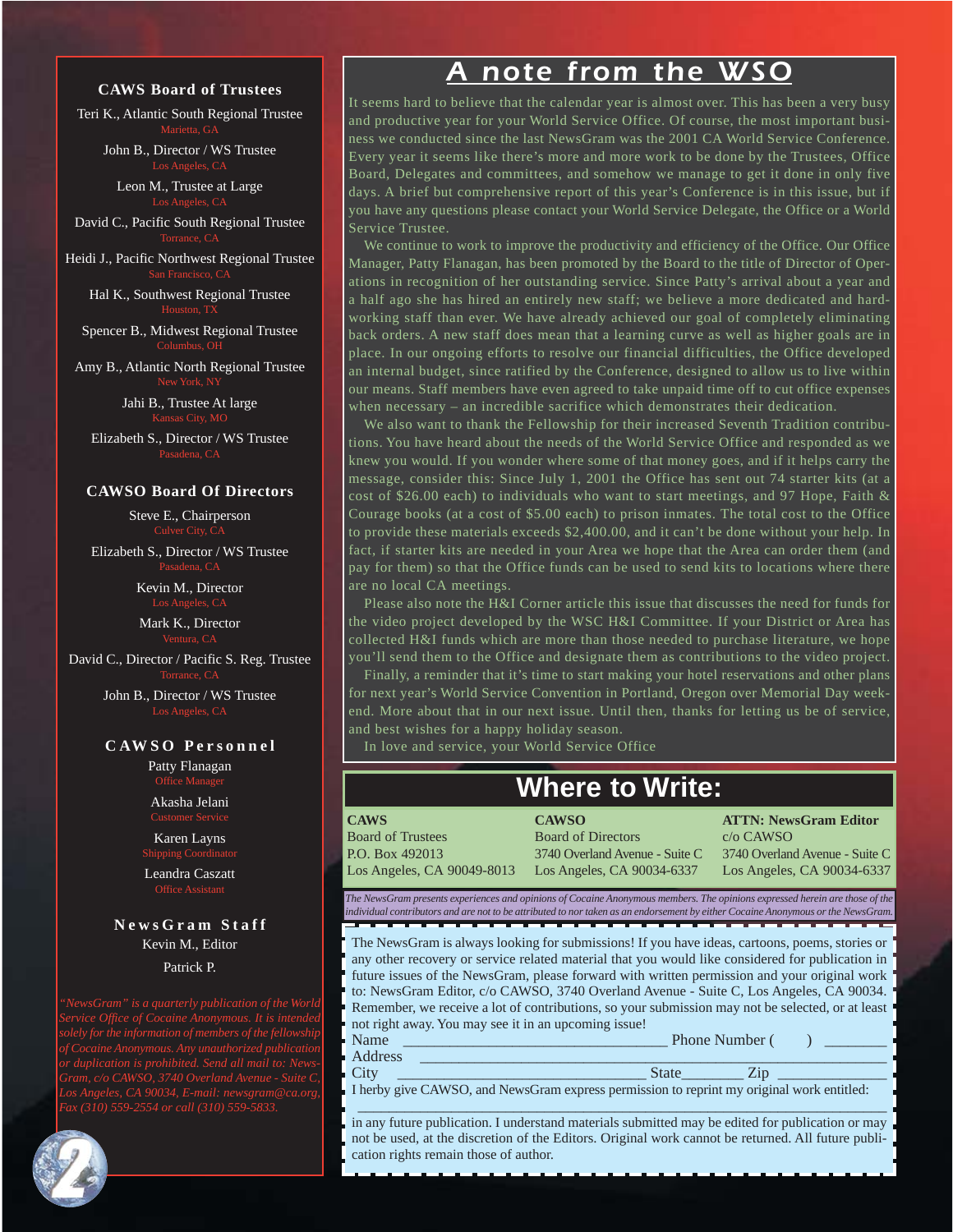# *CALENDAR OF EVENTS*

*In The Light Of The Spirit 6th Annual Wisconsin Area Convention February 1st – February 3rd, 2002 TBA Dave Sa. (262) 968-5337 or email: glvcl@execpc.com Randy K. (414) 541-7192*

*It's up to you in 2002 10th Annual SGPVCA Convention February 28th – March 3rd, 2002 Riverside Resort Laughlin, NV Hotel Reservations (800) 227-3849 Chair: Jimmie A. (626) 648-1949 Vice Chair: James Mc. (626) 206-3100*

*A Vision For You: Recovery 2002 Tri-State Convention March 1st – 3rd, 2002 Central Michigan Area Lansing Michigan Chair: Carol (517) 485-5040 Registration Chair: Paula (517) 694-1023*

*Mountain Jam March 15th – 17th, 2002 Celebrate Around the World SFVCA Chair: Chase (310) 837-6806 Registration Chair: Gwen (818) 368-1519*

*Pacific North Regional Convention 2002 Step Into the Light of the Spirit March 29th – 31st, 2002 Idaho Area Boise, Idaho Info: (208) 732-5317 Susan T. Chair: (208) 333-8425*

#### *This Exit*

*2002 Atlantic South Regional Convention April 26th – April 28th, 2002 Holiday Inn Select Fort Meyers, FL Hotel Reservations (941) 482-2900 Sean H. (941) 275-6603 Dennis H. (941) 822-5958*

*Today is the Gift Illinois Area Unity Convention May 3rd – 5th, 2002*

*Wyndham Hotel Itaska Illinois Hotel Phone (630) 773-4000 Jimmy (847) 922-0000 Anna (630) 207 5780 Michael R. (847) 331-8518*

*Moment Of Clarity 18th Annual CA World Service Convention*

*May 23rd – May 27th, 2002 The Portland Hilton Portland, OR (800)Hiltons or (503)226-1611 Chair: Lynn G. (503) 281-1336 Vice Chair: (503) 768-4700 Hotel Liaison: (503) 655-7784 Programs Chair: (360) 576-5972*

#### *INTERNATIONAL:*

*Message of Hope The 10th Annual UK Convention of CA April 19th – April 21st, 2002 The Hilton Brighton West Pier East Sussex, Brighton, England Hotel Reservations: +44 (0) 1273 329 744 Niels (Reg. Chair): +44 (0) 20 8289 8684 or email: nielsjuel@aol.com Veronica (U.S. Outreach): email: OXYLOU@aol.com David (Conv. Chair): +44 (0) 7940 566 054 or email: davidcosta70@hotmail.com*

*If you are having a Regional, Area or District Cocaine Anonymous Event, please let us know. We can list your event in the NewsGram. Submission deadline is 30 days prior to the publication of each NewsGram. Publication dates are: February 1st, May 1st, August 1st, and November 1st. We will publish up to a year in advance, and continue the listing until the event. Submissions will be published at the discretion of the editor and/or the World Service Office Board of Directors.*

> *Submissions should be made to: ATTN: The NewsGram c/o CAWSO 3740 Overland Avenue – Suite C Los Angeles, CA 90034-6337 (310) 559-2554 FAX*

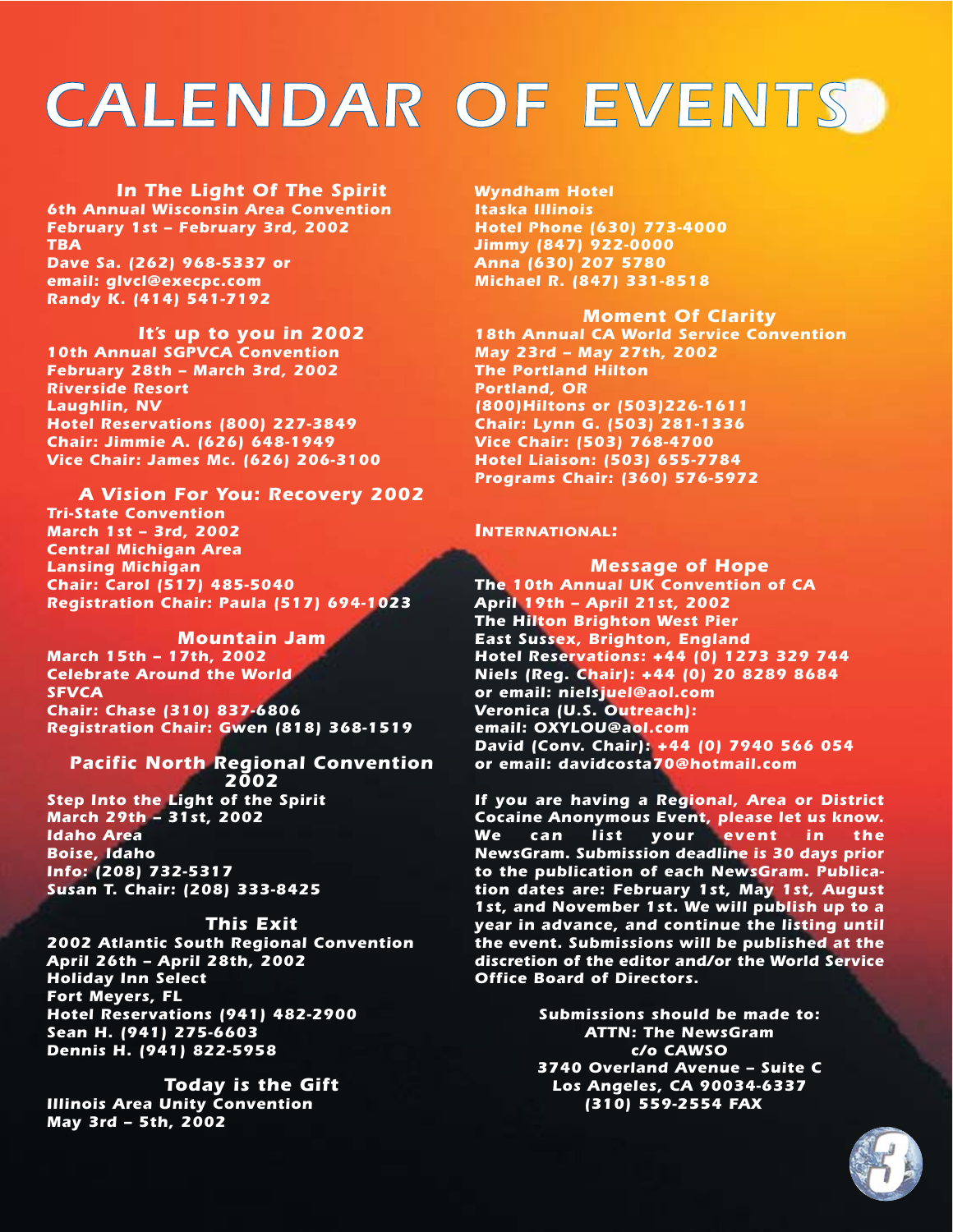## **"Knew" and Confused and Confused** *H&I CORNER*

**Judy R, Indianapolis, IN** Spirituality is a feeling that you receive from practicing a spiritual life. It is a connection of mind, body and soul. There are many practices of spirituality: some believe it as faith in the God of their understanding some use a Higher Power that is an altogether different perspective than God. In my recovery and in the rooms of Cocaine Anonymous I separate spirituality and faith. I pray to a God of my understanding and I meditate to gain spirituality. This is my own personal belief in how Step 11 is working in my life.

When I was a newcomer I could not understand the concept of spirituality nor faith. I had no God of my understanding. My disease was at the forefront and told me that the fellowship was wrapped around God and religion. My clean and sober struggle was now forming. I was advised to go to 90 meeting in 90 days. What I found was a continuing struggle with the 12 step program. I was constantly bombarded with vocabulary of people's personal views on faith and individual relationships with their own PERSONAL God. Although I needed to hear how their God kept them clean and sober, I didn't need to know who their God was.

The Big Book of AA states that the God of your understanding is a personal relationship. To me that means "between the member and their God." The more sharing I heard using references to the Bible, Church and personal Gods the more discouraged I became. I had no God and I certainly was not open-minded to yours.

I found that the simplicity of Step 2 was inding a solution with a Higher Power. That Higher Power does not have to be God. It was told to me by other members that this could be a spiritual connection that does not include God. Still perplexed, I battled to understand what Spirituality meant with no relation to God.

In reading Appendix II (one of the most important readings in the Big Book), I have come to understand the profound changes that come from spirituality. On p.570 it states: "Most of us think this awareness of a Power greater than ourselves is the essence of spiritual experience. Our more religious members call it "God-consciousness". The appendix goes on further to state: "We find that no one need have difficulty with the spirituality of the program. Willingness, honesty and open-minded-

> ness are the essentials of recovery. But these are indispensable." I found that there are tools for spirituality, some come through

meditation and some through faith.

Faith is a glorious gift and an ever growing personal connection with the God of your understanding. Sometimes, we, members of CA, tend to create confusion for the newcomer by bringing our own personal opinions of faith into the rooms. Let's keep it simple for the newcomer and for the other members who struggle with their own understanding of God. We should let the newcomer know that spirituality can be different than faith and that there are tools for gaining a spiritual feeling. They need to find their own tools for this. We should not bias members with our own individual understanding of God.

We need to focus on the reality that there are many faiths in the rooms. Spirituality comes in many forms. For some it is as simple as the of lighting a candle, music, or a ritual as complex as Native American vision quest. It can involve the spontaneity of a Christian's flash prayers in the street or the rigorous structure of a Muslim's five-times-a-day prayer. It is Africans and Sufis expressing their yearning for spirituality through dance, Jews studying the Torah, Buddhists doing mindfulness meditation and Hindus looking for divine signs in common objects. These are all personal tools of tradition, faith and spirituality and we should be forever sensitive to people's personal beliefs.

The Funk and Wagnall's main definition of God is "the creator and ruler of the universe; Supreme Being". To me this can be interpreted in a multitude of personal definitions. Each one can create no controversy if kept as your own personal belief in the God of your understanding.

Their main definition of faith is "confidence or trust in a person or thing". Again there is no specific reference to which person or thing so as not to create any controversy. Their definition of spiritual is "pertaining to the spirit or soul, as distinguished from the physical nature". Once more this is evident to me that spirituality is different than faith or God.

If another addict wants to hear more about my thoughts on this, it should be taken outside the rooms on a more personal level. In summary, religious beliefs have no place in the rooms of our fellowship. When I go to a meeting or event I want to hear how God (not your religion) keeps you clean. I want to know what tools you use in your spirituality to grow and live a more serene existence. I have my own understanding of God today and that it very personal to me.

# **STILL HIGH ON H&I**

#### **By: Hal K., Houston, TX**

It's always an honor to address the fellowship I crave, in a time of need. As many of you H&I junkies know, that is those of us who receive our daily reprieve as a result of this all important work, we have developed and now are producing our H&I video. Unfortunately, there are costs associated with this video and we have a well known deficit within the fellowship which may prohibit this production. Well, Cocaine Anonymous is now on a star search! Who are the stars? The stars are you, the H&I committees in local, district and area fellowships and members of CA. We need \$10,000. That's right, ten thousand crackerroos!!!

In my adjacent article on property and prestige, I hoped to redefine your priorities and now humbly ask you to bring forth your contributions and be a part of the process in delivery this most important work! Remembering that "faith without work is dead" and "first things, first" let me remind you that "We're here and we're free" is but a slogan not a promise. The cost of freedom truly has a cost. We're free to the suffering addict, the burden is bestowed upon us who have escaped the cocaine nightmare by the efforts of addicts willing to carry a message of hope AND the 7th Tradition collected in the basket. Grace is an under served gift, which is paid for through the gratitude of giving and sacrifice. We need the financial strongholds of the H&I committees of this fellowship to release the gifts back to the fellowship by donating to the World Service Office in the name of or earmarked for "H&I Video." These designated funds will go 100% to the production of this most important work which will effectively help the addicts who suffer.

Thanking you in advance, praising you with joy and for selflessly thinking of those in hospitals and institutions, I honor you the H&I committees and fellowship of Cocaine Anonymous.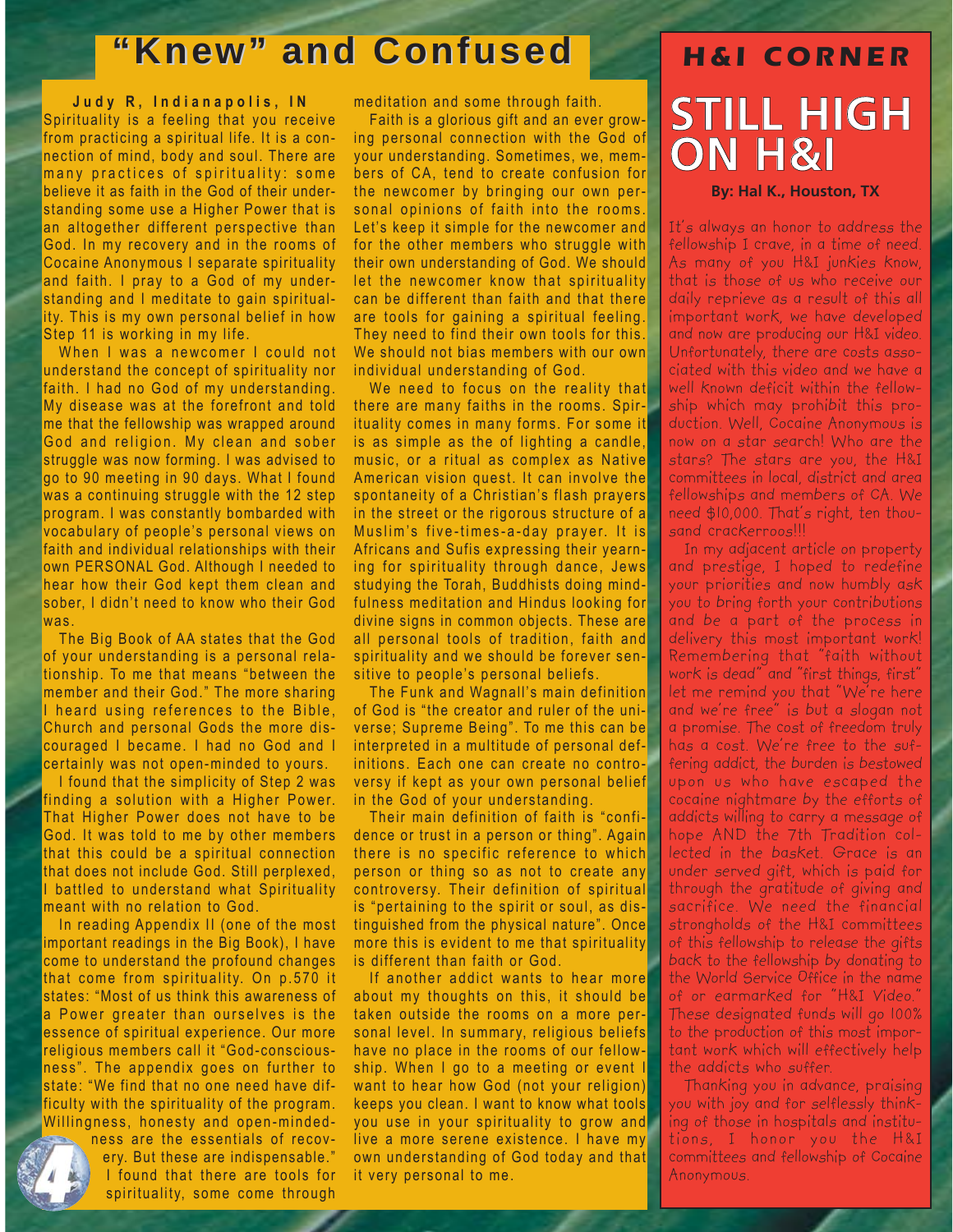# **"Property and Prestige"**

### **Hal K, Houston, TX**

In the spirit of the traditions and the direction of the concepts, it appears many of us, as trusted servants, may want to examine where we are in the adherence to the intent of our founders of being directly responsible to those we serve. In my travels over the past two years as Trustee, I have uncovered a discouraging, but not surprising discovery of property and prestige issues amongst many of our trusted servants. It seems it has become increasingly difficult to serve our fellowship from a truly altruistic plain. Through our implied definitions of what our responsibilities are to this fellowship and the implied direction of the tradition and/or concepts, many trusted servants have manipulated these definitions and directions into some sort of warped manifesto of discrete leadership intent.

Dr. Bob said it best when he described our fellowship as in need of as little organization as possible except on matters that may affect the CA fellowship as a whole. Also, that our primary purpose should never be superseded by our ambitious need to expand our fellowship beyond the immediate needs of the membership. In light of the financial deficits now facing our fellowship, should we be using our simple committees as a financial means to fulfill or finance personal recognition or promote needs outside the scope of these committees? Is it appropriate that committees and/or subcommittees such as H&I and PI that maintain budgets larger than the Area budgets which only serve the people who create these often misused or misdirected committees? I think not! I have discovered financial structures within structures of areas and districts which are disproportionate to our service design. Many (not all) of our area and district structures are focused on either financing local ventures under the guise of the need to better serve CA as a whole (i.e. travel expense for officers and alternates, special projects, workshops, etc). As an individual contributing to the fellowship, whether through the seventh tradition or a specified fund raising event such as conventions, dances, and alike, it is the expectation that these contributions be utilized in the most prudent way at the local committee level or be filtered upward from the group level directly to the World Service

### Office.

What ever happened to the "good old days" when to serve this fellowship was to not cause hardship to it? In my early days as a delegate (1986) to the World Service Conference, when our areas were new, without large budgets, we could not afford to send a delegate, let alone two or three alternates, advisors or observer; we would alternate who would go; share manuals and materials, rooms, pay our own airfare, etc. We did this willingly, always concluding that what we did had to be necessary and for the greater good of the CA fellowship. For this reason, areas, districts and committees should not hold on to money, because this will eventually justify a self-serving need to spend it. This will result in not only an under funded World Service Office but will eventually destroy our fellowship as a whole.

The ninth tradition suggests we not be organized and yet in many cases we often neglect to seek out advice from those that have gone before us, those that are often responsible for the creation of our location service structures. Old timers are often called "bleeding deacons" and are often criticized and avoided instead of being sought and consulted as they have invaluable experience. On the opposite end of the spectrum, are our so called "elder statesmen" who are often perceived to have power and/or influence. Through the development of "downline" representation (i.e. sponsees) at the district or area level, these elders maintain their influence, which is so permanently established at the district or area level that newcomers often surrender. This stifles change and growth for these local fellowships and often times the first tradition barely gets utilized except for to support their position or argument to maintain control.

If I can follow the spirit of the traditions and concepts, I will have a greater chance when serving this fellowship, of decreasing self and increasing unity, likewise if all trusted servants follow the true spirit of the traditions and concepts, they reduce the opportunity for property and prestige to divert them from their primary purpose. God bless you and keep you in the fellowship of the spirit, trusted one.

## **Portland Experience**

### **continued from page: 1**

Forest and through small, quaint towns. Please register early for this event as there are only 150 seats available.

Of course the Golf Tournament at Pumpkin Ridge will be fabulous. The cost includes transportation to and from, breakfast and lunch. This course is one of the premier golf courses on the West Coast. This is where Tiger Woods won his the US Amateur Championship. Expect a great morning of golf and fellowship.

We are looking forward to seeing all of you in Portland. We're sure you'll have a great time and have some great recovery and fellowship.

## **Moment of Clarity 2002**

### **Cocaine Anonymous World Service Convention Portland, Oregon May 23rd - 27th, 2002**

*The purpose of the World Service Convention is to promote enthusiasm and unity within the fellowship of Cocaine Anonymous, and to work toward the continued growth of Cocaine Anonymous throughout the world through financially supporting World Services' effort to carry the message of recovery to the addict who still suffers.*

*Join us in the heart of the City of Roses, where the warmth of our fellowship will create:*

> *Moment of Clarity 2002 Info: Lynn G.: (503) 281-1336 http://www.ca.org*

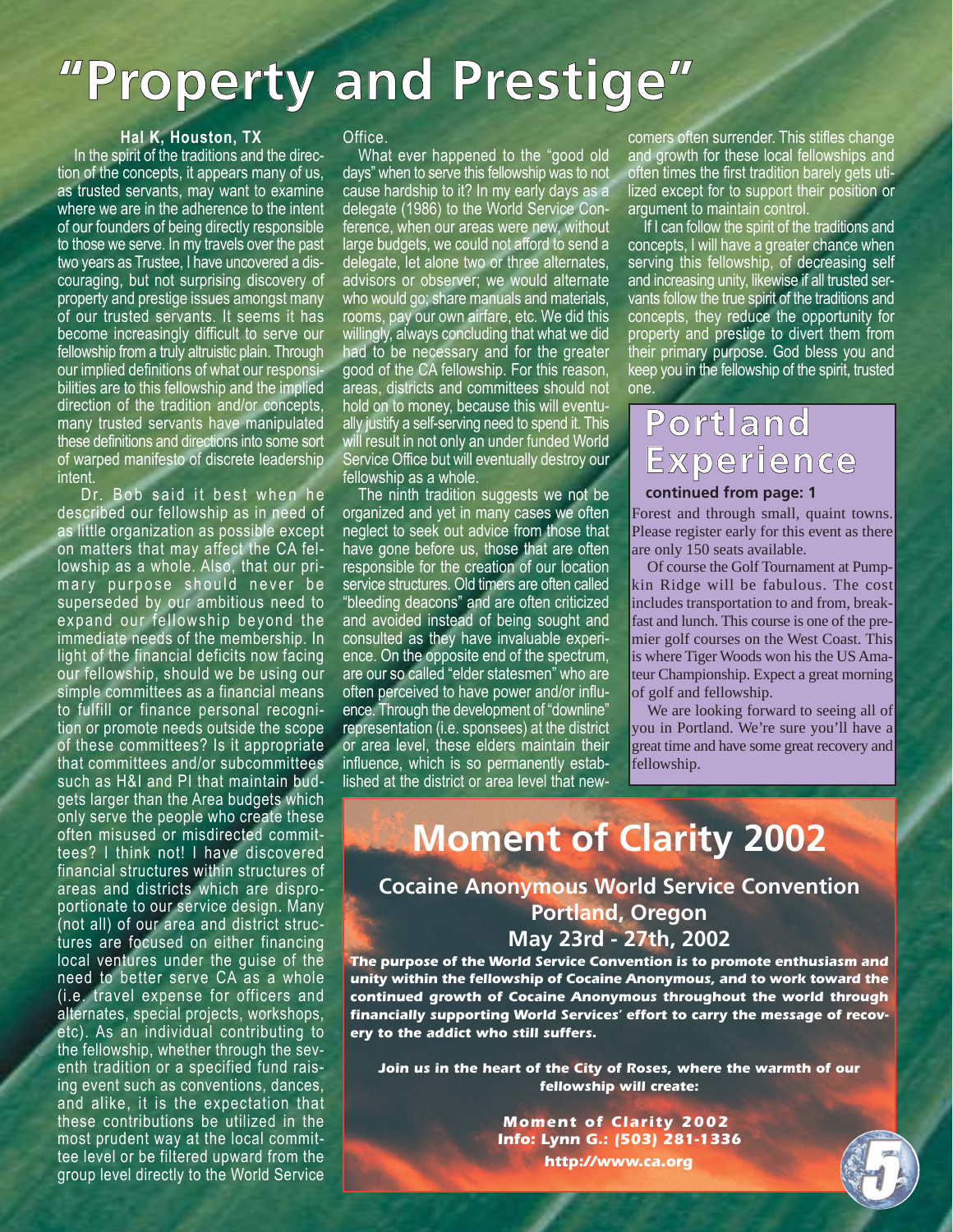# **"The Worst Kept Secret"**

### **Craig S, Phoenix, AZ**

When I was just a few months sober, I went to see my sponsor to talk to him about a "serious" problem I had. It seemed serious at the time; but today all I can remember was that it involved a relationship. In any case, as I began to tell him about the problem he became impatient and stopped me in mid-sentence. "Hold on, we have to go to see "Freddie" at the hospital; he relapsed and I promised him I'd come down to visit. Your problem can wait till after we talk to Freddie."

I sat silent and sulking as we drove down to the V.A. Hospital. I was considering getting a new sponsor because he was so often "rude" to me. We arrived at the hospital and were soon talking with Freddie. Freddie was a pitiful sight. He had innumerable needle marks all up and down both arms. There were two large open sores on his left forearm where the doctors had to lance abscesses caused by using infections. He had been through 13 treatment centers, and to the penitentiary several times as well.

As the hour we spent there went by, it became apparent that Freddie was still totally convinced he knew all the answers. The answers not only to his own problems, but to all my problems, my sponsor's problems, and all the problems of the world as well. It was beginning to be clear that Freddie wasn't done yet; he wasn't going to make it. As I listened to him, I began to remember that when I was "trying" to get sober, I also thought I knew all the answers.

Listening to Freddie; I began to be filled with a rare kind of gratitude. This kind of gratitude is much more than a feeling and very difficult to describe. I may be able to enclose it with words, but it will not really be understood by anyone who has not shared the experience.

Entranced by this feeling, my sponsor and I stepped from the hospital into the sunlight. He turned to me and asked; "Now, tell me all about your problem." I looked at him in astonishment. For a long moment, I couldn't even remember what the problem was that I had come to see him about! Finally I said "I was wrong, I don't have any problems." He readily agreed with me. He said I would really have only one problem as an addict who has recovered through the Twelve Steps. This problem he called "CHRONIC PERSPECTIVE LOSS -

C.P.L." "It's kinda like P.M.S., except men in the program get it too. You will constantly lose perspective on just how good you have it. This is why we work with others, it keeps our problems in perspective.

This is what H&I is all about. This is the secret everybody knows; the worst kept secret in Cocaine Anonymous."

As a postscript, I actually ran into Freddie a couple of years ago. I had told this

story and he came up to me after the meeting. I barely recognized him, he looked great. He told me that after we had gone to see him, he began a relapse which ended in a 5 year stint in the Arizona State Prison. He was sober then over two years, and was now carrying the message to people through H&I himself; and so it came full circle."

# **"Making A Difference"**

### **Juan B, Terre Haute, IN**

When I was in jail, I wanted some help in staying off drugs, but there were no programs available. Certainly no CA. When I got out and found CA, I made a promise to myself that I would never forget the people still in the jailhouse. Since then, I've carried a Hospitals & Institutions meeting back into that jail every Wednesday night. I find that I cannot keep what I have unless I remember Step 12 and how much I needed what I now am able to offer.

Not everyone who comes to my panel gets sober -- or even really wants to get sober. But every so often someone does come, and sees CA as the answer to their problems. When this happens I feel that a complete blessing has occurred. And one by one and two by two, people begin to recover -- even in jail.

I've been doing this panel for 6 months now, and there are four inmates who come regularly to these meetings. A couple have four months as I write this note. Not only is this a blessing for them, but it strengthens MY commitment to stay sober. A good deal all around.

So let's not forget the people who cannot make it into our rooms. Get an H&I panel and discover how you too can make a difference in the life of another. And maybe it might make a difference in yours as well.

### **Carry the Message – Special Need for \$\$**

The Video has been cleared of all Fellowship conflicts and Tradition violations. Currently, the production process is starting to develop. If your Area or District has an overabundance of H&I funds, PLEASE send to: WSO - Earmarked H&I VIDEO. CAWSO

3740 Overland Ave. Suite C (310) 559-5833 Los Angeles, CA 90034 cawso@ca.org

Anyone interested in this project should contact Miss Patty at the Office. Thank you for your help – This is a great way to give back *Harrison J. – H&I Chair World Service Conference Committee*

#### **Attention: CA Hotline Chairs**

If your hotline number covers other area codes, please let the World Service Office know. The other area codes will be added to your hotline number for referencing purposes in the 800 # computer. Please phone (310) 559-5833, Fax (310) 559-2554 or e-mail cawso@ca.org.

### **Visit us in CyberSpace**

**The Cocaine Anonymous World Service Home Page is available at:**

**http://www.ca.org**

**You can e-mail us at: cawso@ca.org**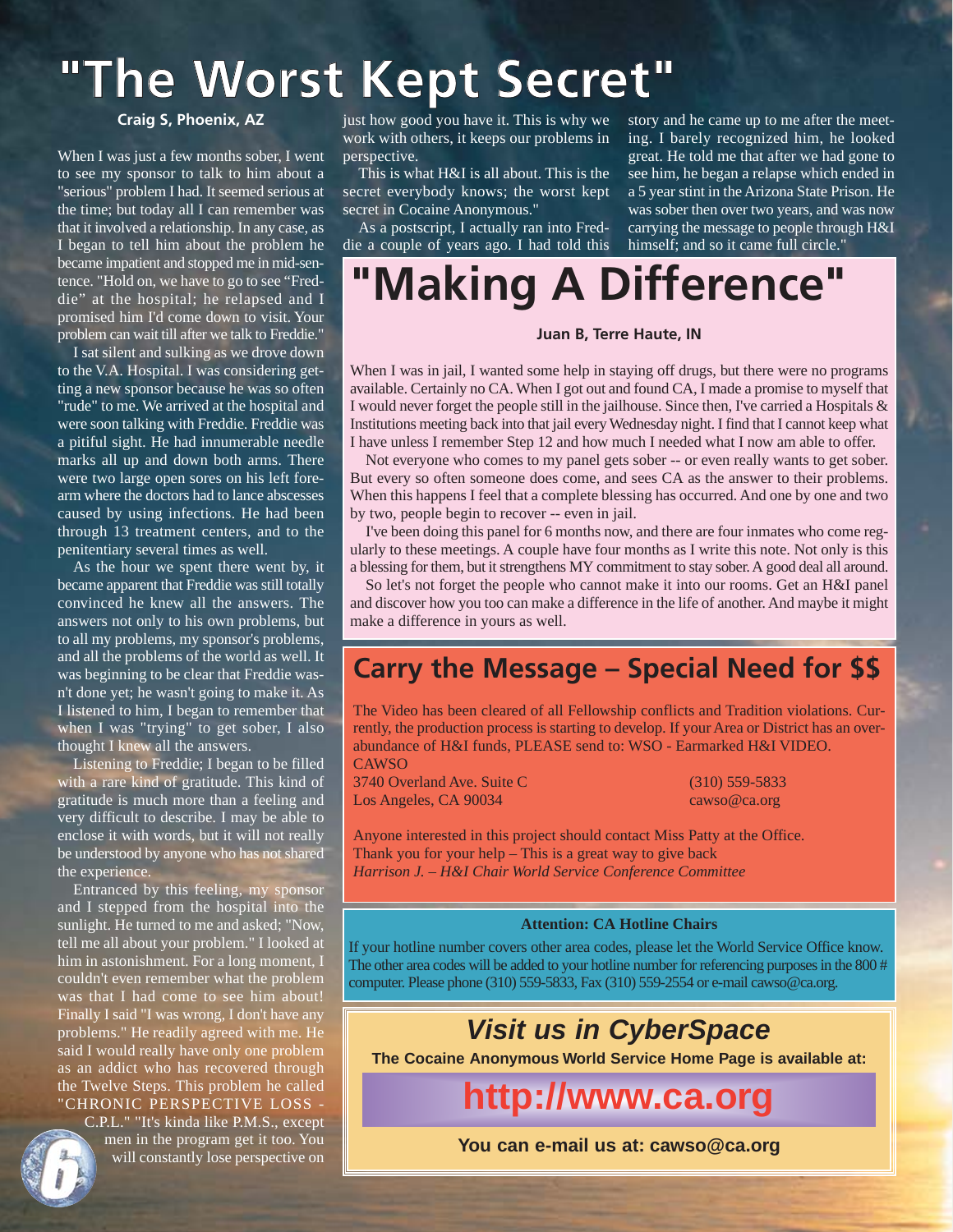# **'TIS THE SEASON**

### **Jahi B, Kansas City, MO**

The time of year has come to celebrate many occasions. People will be bustling about with arms loaded with packages. Decorations will start to appear in storefront windows and a festive attitude will fill the air. It's the time of year that many addicts become acutely aware of their sobriety, cautious of the dreaded relapse syndromes and feelings of loneliness.

Many Groups, Districts and Areas will combat these symptoms with gala events that dawn such names as Halloween dance, The Thanksgiving Marathon and the Christmas Sobriety party. Even during the warmer months of the year they use terminology like the Area picnic or the 4th of July round up. As well intentioned as these functions may be they leave out an important factor about our fellowship: these events, so named, do not take in account the ethnic, religious, country of origin and cultural diversity of our members.

Our world is getting smaller because of technology like e-mail and the Internet, travel has become affordable allowing many to visit and move to and from place to place with greater ease. As the world gets smaller, our fellowship grows with a diversity that reflects the change of our environment.

Holiday events entitled Thanksgiving marathon could be offensive to our Native American members; Christmas sobriety party excludes those of different faiths; Area "pick nick" (if you understand the origin of this term) could be distasteful to African-Americans and 4th of July roundup eliminates those from other countries. These United States have been entrenched in European thought and custom since its conception, but our fellowship, based upon the AA principle, has sought a spiritual platform of tolerance and acceptance of all. We are all inclusive not exclusive.

My purpose here is not to try to make some sort of political statement — Cocaine Anonymous has no opinion on outside issues — my point is merely to awaken those who have closed their eyes and inform those who have been uninformed or unaware. Therefore, have your parties, your marathons, and your special outings but be sensitive to the diversity of our members even if diversity does not exist in your group. Let each and everything we do reflect the spirit of tolerance and acceptance.

Party on dudes for after all: 'Tis the season.

## **World Service Conference**

**continued from page: 1**

Sunday: New Business: An ongoing dispute between the WSO Chairman and the Board of Trustees, regarding the Trustee appointment of an interim WSO Trustee is discussed. (See the

1st Quarter 2001 Newsgram for details.) The WSO Chair felt strongly that the Trustees had exceeded their authority. With near unanimity, the Conference decided the Trustees had acted within their authority.

## **Unity Corner Follow Through Matthew R, Tijeras, NM**

I believe my first elected service experience was that of a group secretary. It seemed very important to be there every week. It was a small meeting, held at a local hospital. When I became secretary, the meeting seemed to lack unity and was struggling. I felt it was my responsibility to change this.

I saw to it that the coffee was always ready, chips were in the box, books and literature available to the newcomers and regular members took turns chairing. The meeting began to grow. We began regular group conscience meetings and our service positions were all filled. When I rotated out as secretary the meeting felt unified and was well attended. Unity works.

Over the years that followed, I have held numerous service positions and have tried to be consistent in my approach to these commitments, both in my own behavior and in following the service manual.

It has been very important in my own recovery to follow through on each service commitment – to see things through and to finish what I start. believe following through is essential to unity within the fellowship.

I am grateful for the opportunities of service that the fellowship has provided. I am thankful whenever my service increases the unity of our fellowship. I am humbled by the unity the fellowship has brought to my life.

## **Subscribe to the NewsGram!**

Subscriptions are now being accepted for the NewsGram. For the low, low price of \$10.00 per year, you can receive each copy of the NewsGram before your friends. Before your group. Before your neighbors.

Complete the form below, and send your check, money order, or credit card information, and worry no more about finding a NewsGram!

| I have enclosed my:                                      |  |  |  |  |
|----------------------------------------------------------|--|--|--|--|
| $\Box$ Check $\Box$ Money Order $\Box$ MasterCard/Visa # |  |  |  |  |
|                                                          |  |  |  |  |
| Name: Name:                                              |  |  |  |  |
|                                                          |  |  |  |  |
|                                                          |  |  |  |  |
|                                                          |  |  |  |  |
|                                                          |  |  |  |  |